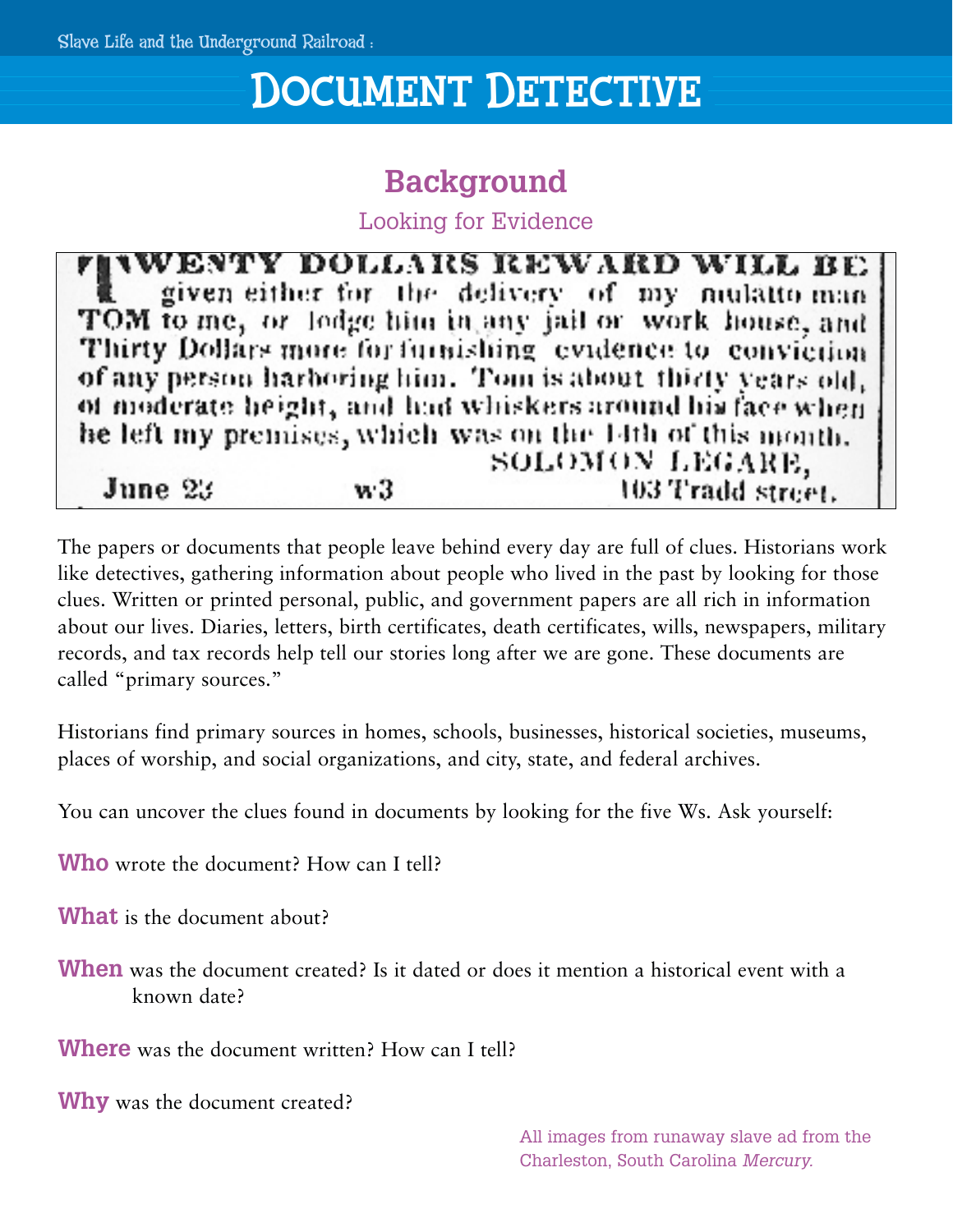#### **Document Detective**

Looking for Evidence

**DOLLARS REWARD.**-Ranaway from my 10 Plantation to Christ Church Parish, my negro man-ABRAHAM, said boy is 24 years old, about 5 feet 6 inches in height, of dark complexion, and hesitates a little in his speech, has the top of one car bit off by a dog. The above reward will be paid for bis delivery to me at Mount Pleasant, or if lodged in the Charleston jail. July 5 mwf J. H. McKEE. ~ **FIVWENTY DOLLARS REWARD WILL BE** given either for the delivery of my nudatto-man-TOM to me, or lodge him in any jail or work house, and Thirty Dollars more for furnishing evidence to conviction of any person harboring him. Tom is about thirty years old, of moderate height, and had whiskers around his face when he left my premises, which was on the 14th of this month. SOLOMON LEGARE. 103 Tradd street. June 23 **SZOO** REWARD -Banaway from the subseries. ber some time in March last, his servant LYDIA, and is suspected of being in Charleston. I will give the above reward to any person who may apprehend her, and furnish evidence to conviction of the person supposed to harbor her, or Fifty Dollars for having her lodged in any Jail so that I get her. Lydia is a Mulatto Woman, twenty-five years of age, four fee televen mehes high, write straight black hair, winch melnes to curl, her front tecth defective, and has been plugged, the gold distinctly seen<br>when talking, round face, a sear under her chin, and two fingers on one hand stiff at the first joints. C. T. SCAIFE. June 16 **THETY DOLLARS REWARD.** Runaway on Company, their negro man SAM, recently bought by them with others at Messrs. Cothran & Sproults sale at Aiken. He was raised in Cumberland County, North Carolina, and last brought from Richmond Va. In height he is 5 feet 62 instance Complexion compete colour on the eff arm, and right leg somewhat scarred. Countenance good. The above Reward will be paid, for his apprehension and lodgabove reward will be paid, for his apprehension and lodg-<br>ment in any one of the Jails of this or any neighboring<br>Blate.<br>discovery of the Jails of this or any neighboring<br> $\frac{1}{2}$ . D. PETSCH.  $_{\text{June 12}}$ Supt' Transportation. **SI 50** REWARD.-Runaway from my Planta-The RENTY. Renty is of dark complexion, 5 feet 7 or 8 inches high, and a very fine looking fellow. There can be no doubt of his being harbored cither in St. Andrew's, St. John's, or Wadmalaw Island. A reward of One Hundred Dollars will be paid on his delivery to the Master of the Work House, and no questions asked. An additional reward of \$25 will be paid on proof to conviction of his being harbored by a colored person, and \$25 more by a white person. If Renty should return of his own accord, he will be forgiven. JOSEPH WHALEY, Edisto. June 11  $swl2$ **STOO** REWARD FOR A RUNAWAY. the 17th of January, DECK, a likely fellow, about 25 years<br>old. He was form by owned by a Mr. Campbell at or<br>near Ridgeville, and is well by a Mr. Campbell at or near Ridgeville, and is well known in that neighborhood; near magevitie, and is well known in that neighborhood ;<br>he was also hired to John R. Stall, ead, of Summerville, and<br>has a wife at Maior Untohington, Burnham Bille, and has a wife at Major Hutchinson's Plantation. Dick has a sear on the under part of one of his arms, by which he can<br>be identified: it is summond to this arms, by which he can be identified; it is supposed be ight annoy by which he can<br>be identified; it is supposed be ight king about near Ridgebe meaning a to a supposed helig linking about near Ridge-<br>ville. I will pay One Hundred Dollars reward if proof to conviction can be obtained under the harbored by a white<br>conviction can be obtained that Dick is harbored by a white man, or Twenty-five boundary that the starbored by a white<br>man, or Twenty-five boulars if he be lodged either in Charleston or Walterboro Jair. May 13 w8 MOSES BOYNTON, Ashepoo Ferry. material and the second state of

#### **First Impressions**

See what you can discover about slavery by studying the documents. Make a list of any words or phrases that you do not know and look them up in a dictionary. Understanding the words will help you understand the document. Answer the following questions.

**Who** wrote the document?

**What** kind of document is it? (a letter, a diary, a newspaper advertisement, a will, a receipt, or a government document?)

**Who** are the people who ran away? How many are men? How many are women?

Can you tell **where** they lived?